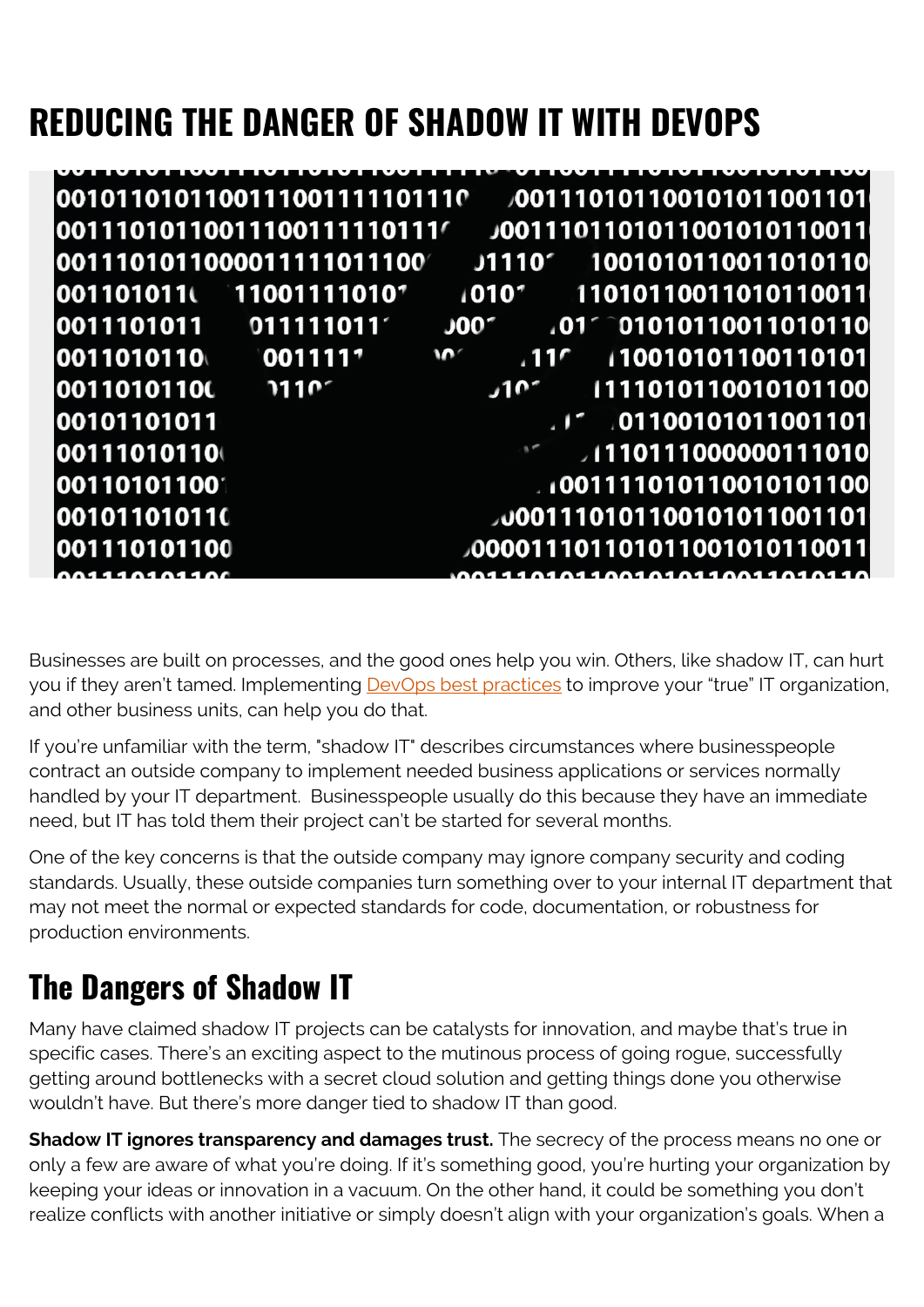lack of transparency is realized, it creates distrust between IT and the individual(s) trying to work around it.

**Shadow IT creates risk for your business and customers.** It's a quick and easy route to sensitive corporate or customer data living outside your organization's secure environments in a public cloud. It might be as simple as collaborating on new product requirements in a Google Doc versus your organization's official collaboration space. It could be a customer data in a public Dropbox folder. Data available outside normal IT controls creates potential risk to the business.

What's interesting is most employees don't realize they're exposing sensitive data when they choose to use an unapproved tool for sharing. Oftentimes, organizations may not be communicating policies and the importance of following certain procedures well enough.

**Shadow IT projects are difficult to audit.** If someone does something negligent with a shadow IT project that hurts your business or customers, you may not have any recourse to discover what happened without logs in place. It takes time and money to identify an [audit trail](https://blogs.bmc.com/it-solutions//bmc-ami-security-session-monitor.html) to uncover what happened or who was involved. And, of course, avoiding security measures that prevent these issues but sometimes slow down projects is often exactly why people resort to shadow IT.

**Shadow IT is a workaround that creates more drag.** People will use shadow IT to work around bottlenecks. But while shadow IT may make things go faster, because that speed is occurring outside normal IT processes, it can actually slow things down. For example, if IT can't integrate the workaround into their existing infrastructure, it will take extra time to make a solution work when IT absorbs it.

## **How DevOps Can Help**

The reality is, you can either declare your organization will never do shadow IT and lose the battle, or you can recognize its proliferation and start putting some governance around it. Here's how DevOps can help.

#### **Communication and Collaboration**

DevOps is all about fostering [better communication and collaboration](https://blogs.bmc.com/blogs/dont-break-down-silos-bring-them-together/) between teams and across platforms; it's all about including people from different areas of the business, even outside IT, from the beginning development stages of new software to the end. If you're going to "okay" certain projects under shadow IT, there should be communication and transparency about what's occurring.

To do this, keep sanctioned shadow IT projects within the bounds of IT processes already in place. If you use [Agile methodologies](https://blogs.bmc.com/forms/ten-steps-to-true-mainframe-agility-ebook), such as two-week sprints, make sure shadow IT projects follow them and, for instance, include a security person and someone knowledgeable with coding standards in sprint reviews. This addition will help keep projects safe and in line.

### **Quality, Velocity and Efficiency**

DevOps is also all about developing and delivering high-quality innovation as efficiently and quickly as possible. If your organization is already doing this, it will reduce the number of shadow IT projects because people won't have to feel pressured to work around bottlenecks as often—you'll be reducing them with DevOps instead!

And by prioritizing the most important requirements to be delivered iteratively along a road map,